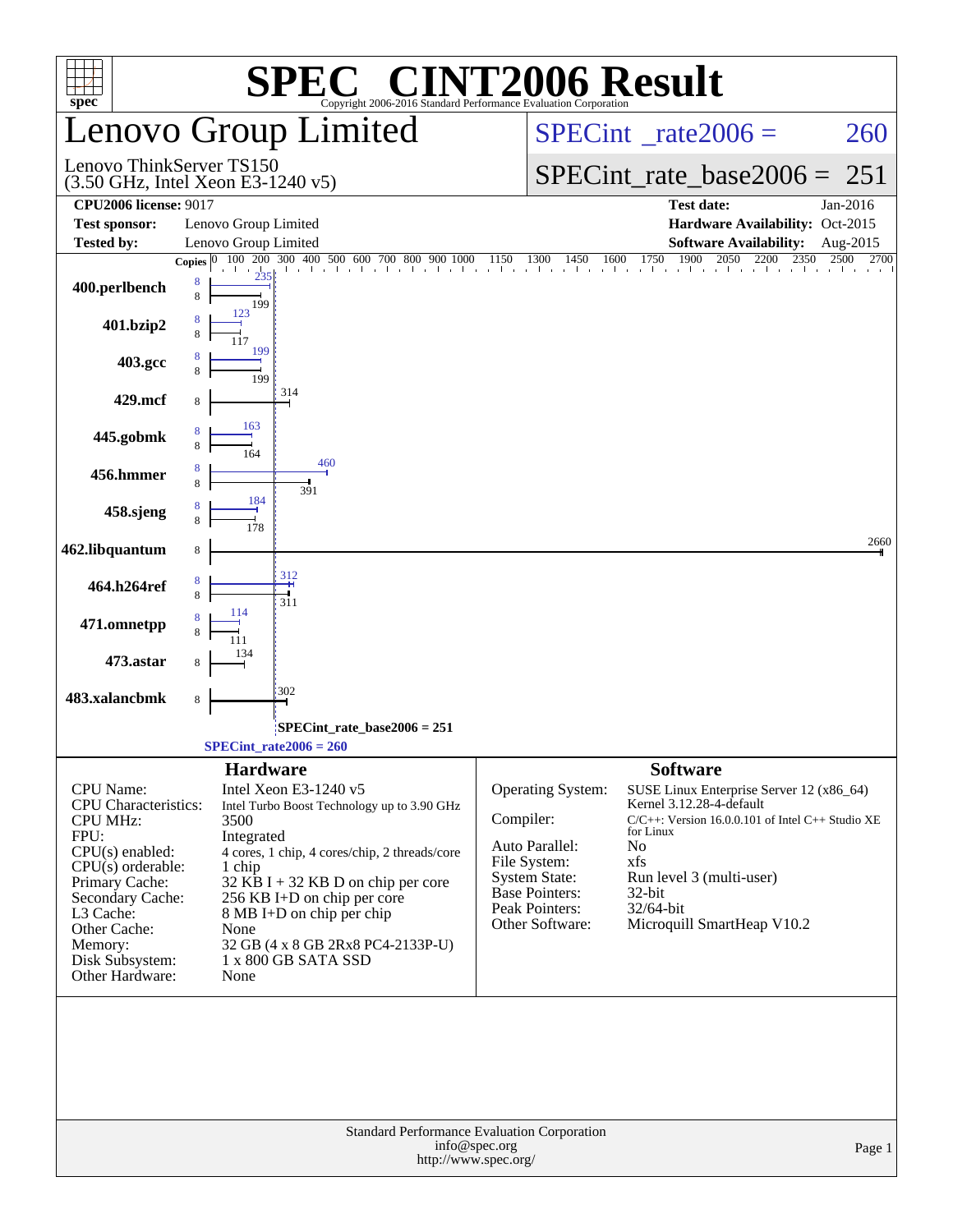

## enovo Group Limited

#### Lenovo ThinkServer TS150

(3.50 GHz, Intel Xeon E3-1240 v5)

SPECint rate $2006 = 260$ 

### [SPECint\\_rate\\_base2006 =](http://www.spec.org/auto/cpu2006/Docs/result-fields.html#SPECintratebase2006) 251

**[Test sponsor:](http://www.spec.org/auto/cpu2006/Docs/result-fields.html#Testsponsor)** Lenovo Group Limited **[Hardware Availability:](http://www.spec.org/auto/cpu2006/Docs/result-fields.html#HardwareAvailability)** Oct-2015

**[CPU2006 license:](http://www.spec.org/auto/cpu2006/Docs/result-fields.html#CPU2006license)** 9017 **[Test date:](http://www.spec.org/auto/cpu2006/Docs/result-fields.html#Testdate)** Jan-2016 **[Tested by:](http://www.spec.org/auto/cpu2006/Docs/result-fields.html#Testedby)** Lenovo Group Limited **[Software Availability:](http://www.spec.org/auto/cpu2006/Docs/result-fields.html#SoftwareAvailability)** Aug-2015

### **[Results Table](http://www.spec.org/auto/cpu2006/Docs/result-fields.html#ResultsTable)**

|                    | <b>Base</b>   |                |            |                |               |                |            | <b>Peak</b>   |                                                                                                          |              |                |              |                |              |
|--------------------|---------------|----------------|------------|----------------|---------------|----------------|------------|---------------|----------------------------------------------------------------------------------------------------------|--------------|----------------|--------------|----------------|--------------|
| <b>Benchmark</b>   | <b>Copies</b> | <b>Seconds</b> | Ratio      | <b>Seconds</b> | Ratio         | <b>Seconds</b> | Ratio      | <b>Copies</b> | <b>Seconds</b>                                                                                           | <b>Ratio</b> | <b>Seconds</b> | <b>Ratio</b> | <b>Seconds</b> | <b>Ratio</b> |
| 400.perlbench      |               | 394            | 198        | 393            | <u> 199  </u> | 390            | 200        |               | 333                                                                                                      | 235          | 333            | 235          | 333            | 235          |
| 401.bzip2          |               | 658            | <b>117</b> | 663            | 116           | 657            | <b>118</b> |               | 632                                                                                                      | 122          | 629            | 123          | 630            | 123          |
| $403.\mathrm{gcc}$ |               | 322            | 200        | 326            | 198l          | 324            | 199        |               | 325                                                                                                      | 198          | 323            | 199          | 321            | 201          |
| $429$ .mcf         | 8             | 233            | 313        | 233            | 314           | 232            | 314        |               | 233                                                                                                      | 313          | 233            | 314          | 232            | 314          |
| $445$ .gobmk       |               | 511            | 164        | 512            | 164l          | 511            | 164        |               | 514                                                                                                      | 163          | 514            | 163          | 513            | 163          |
| 456.hmmer          |               | 190            | 393        | 193            | 387           | 191            | 391        |               | 163                                                                                                      | 459          | 162            | 461          | 162            | 460          |
| $458$ .sjeng       | 8             | 544            | 178        | 544            | 178           | 544            | <b>178</b> |               | 525                                                                                                      | 184          | 524            | 185          | 525            | 184          |
| 462.libquantum     |               | 62.4           | 2660       | 62.3           | 2660          | 62.5           | 2650       |               | 62.4                                                                                                     | 2660         | 62.3           | 2660         | 62.5           | 2650         |
| 464.h264ref        |               | 570            | 311        | 564            | 314           | 576            | 308        |               | 539                                                                                                      | 328          | 571            | 310          | 568            | 312          |
| 471.omnetpp        |               | 449            | <b>111</b> | 448            | 112           | 449            | 111        |               | 438                                                                                                      | 114          | 437            | 114          | 437            | 114          |
| $473$ . astar      |               | 420            | 134        | 418            | 134           | 418            | 134        |               | 420                                                                                                      | 134          | 418            | 134          | 418            | 134          |
| 483.xalancbmk      |               | 183            | 302        | 183            | 301           | 183            | 302        |               | 183                                                                                                      | 302          | 183            | 301          | 183            | 302          |
|                    |               |                |            |                |               |                |            |               | Results appear in the order in which they were run. Bold underlined text indicates a median measurement. |              |                |              |                |              |

### **[Submit Notes](http://www.spec.org/auto/cpu2006/Docs/result-fields.html#SubmitNotes)**

 The taskset mechanism was used to bind copies to processors. The config file option 'submit' was used to generate taskset commands to bind each copy to a specific processor. For details, please see the config file.

### **[Operating System Notes](http://www.spec.org/auto/cpu2006/Docs/result-fields.html#OperatingSystemNotes)**

 Stack size set to unlimited using "ulimit -s unlimited" Transparent Huge Pages enabled with: echo always > /sys/kernel/mm/transparent\_hugepage/enabled Filesystem page cache cleared with: echo 1 > /proc/sys/vm/drop\_caches

### **[Platform Notes](http://www.spec.org/auto/cpu2006/Docs/result-fields.html#PlatformNotes)**

BIOS Configuration: EIST Support set to Enabled Intel (R) Hyper-Threading set to Enabled C1E Support set to Enabled C State Support set to Enabled Turbo Mode set to Enable Sysinfo program /home/cpu2006-1.2-ic16.0/config/sysinfo.rev6914 \$Rev: 6914 \$ \$Date:: 2014-06-25 #\$ e3fbb8667b5a285932ceab81e28219e1 running on TS150 Tue Jan 12 06:12:10 2016 This section contains SUT (System Under Test) info as seen by some common utilities. To remove or add to this section, see:

<http://www.spec.org/cpu2006/Docs/config.html#sysinfo> Continued on next page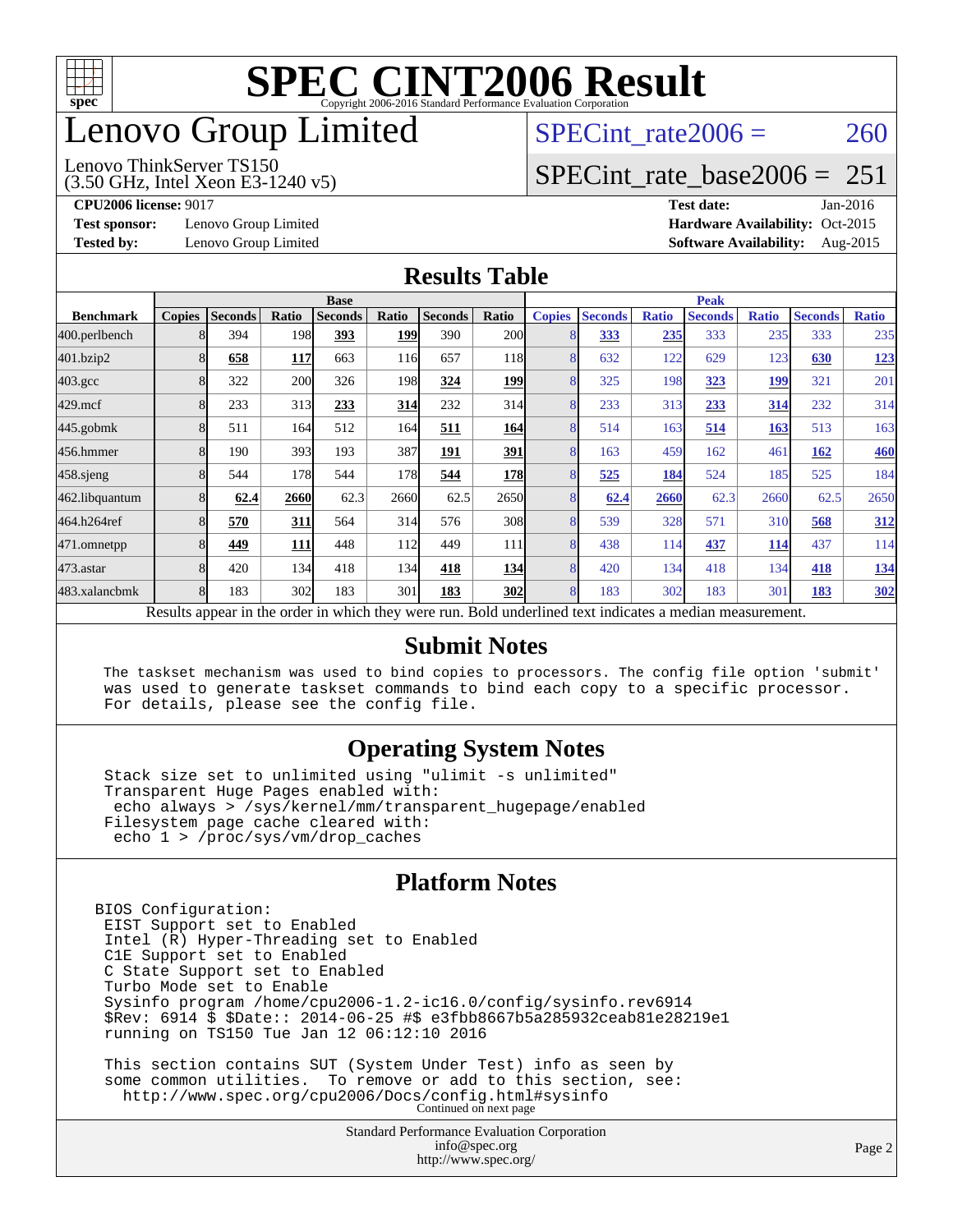

## enovo Group Limited

SPECint rate $2006 = 260$ 

(3.50 GHz, Intel Xeon E3-1240 v5) Lenovo ThinkServer TS150

**[Test sponsor:](http://www.spec.org/auto/cpu2006/Docs/result-fields.html#Testsponsor)** Lenovo Group Limited **[Hardware Availability:](http://www.spec.org/auto/cpu2006/Docs/result-fields.html#HardwareAvailability)** Oct-2015 **[Tested by:](http://www.spec.org/auto/cpu2006/Docs/result-fields.html#Testedby)** Lenovo Group Limited **[Software Availability:](http://www.spec.org/auto/cpu2006/Docs/result-fields.html#SoftwareAvailability)** Aug-2015

[SPECint\\_rate\\_base2006 =](http://www.spec.org/auto/cpu2006/Docs/result-fields.html#SPECintratebase2006)  $251$ **[CPU2006 license:](http://www.spec.org/auto/cpu2006/Docs/result-fields.html#CPU2006license)** 9017 **[Test date:](http://www.spec.org/auto/cpu2006/Docs/result-fields.html#Testdate)** Jan-2016

## **[Platform Notes \(Continued\)](http://www.spec.org/auto/cpu2006/Docs/result-fields.html#PlatformNotes)**

Standard Performance Evaluation Corporation [info@spec.org](mailto:info@spec.org) <http://www.spec.org/> Page 3 From /proc/cpuinfo model name : Intel(R) Xeon(R) CPU E3-1240 v5 @ 3.50GHz 1 "physical id"s (chips) 8 "processors" cores, siblings (Caution: counting these is hw and system dependent. The following excerpts from /proc/cpuinfo might not be reliable. Use with caution.) cpu cores : 4 siblings : 8 physical 0: cores 0 1 2 3 cache size : 8192 KB From /proc/meminfo MemTotal: 32932764 kB HugePages\_Total: 0<br>Hugepagesize: 2048 kB Hugepagesize: From /etc/\*release\* /etc/\*version\* SuSE-release: SUSE Linux Enterprise Server 12 (x86\_64) VERSION = 12 PATCHLEVEL = 0 # This file is deprecated and will be removed in a future service pack or release. # Please check /etc/os-release for details about this release. os-release: NAME="SLES" VERSION="12" VERSION\_ID="12" PRETTY\_NAME="SUSE Linux Enterprise Server 12" ID="sles" ANSI\_COLOR="0;32" CPE\_NAME="cpe:/o:suse:sles:12" uname -a: Linux TS150 3.12.28-4-default #1 SMP Thu Sep 25 17:02:34 UTC 2014 (9879bd4) x86\_64 x86\_64 x86\_64 GNU/Linux run-level 3 Jan 12 06:11 SPEC is set to: /home/cpu2006-1.2-ic16.0 Filesystem Type Size Used Avail Use% Mounted on<br>
/dev/sda3 xfs 693G 27G 667G 4% /home 27G 667G Additional information from dmidecode: Warning: Use caution when you interpret this section. The 'dmidecode' program reads system data which is "intended to allow hardware to be accurately determined", but the intent may not be met, as there are frequent changes to hardware, firmware, and the "DMTF SMBIOS" standard. BIOS LENOVO FWKT32A  $12/25/2015$ <br>Continued on next page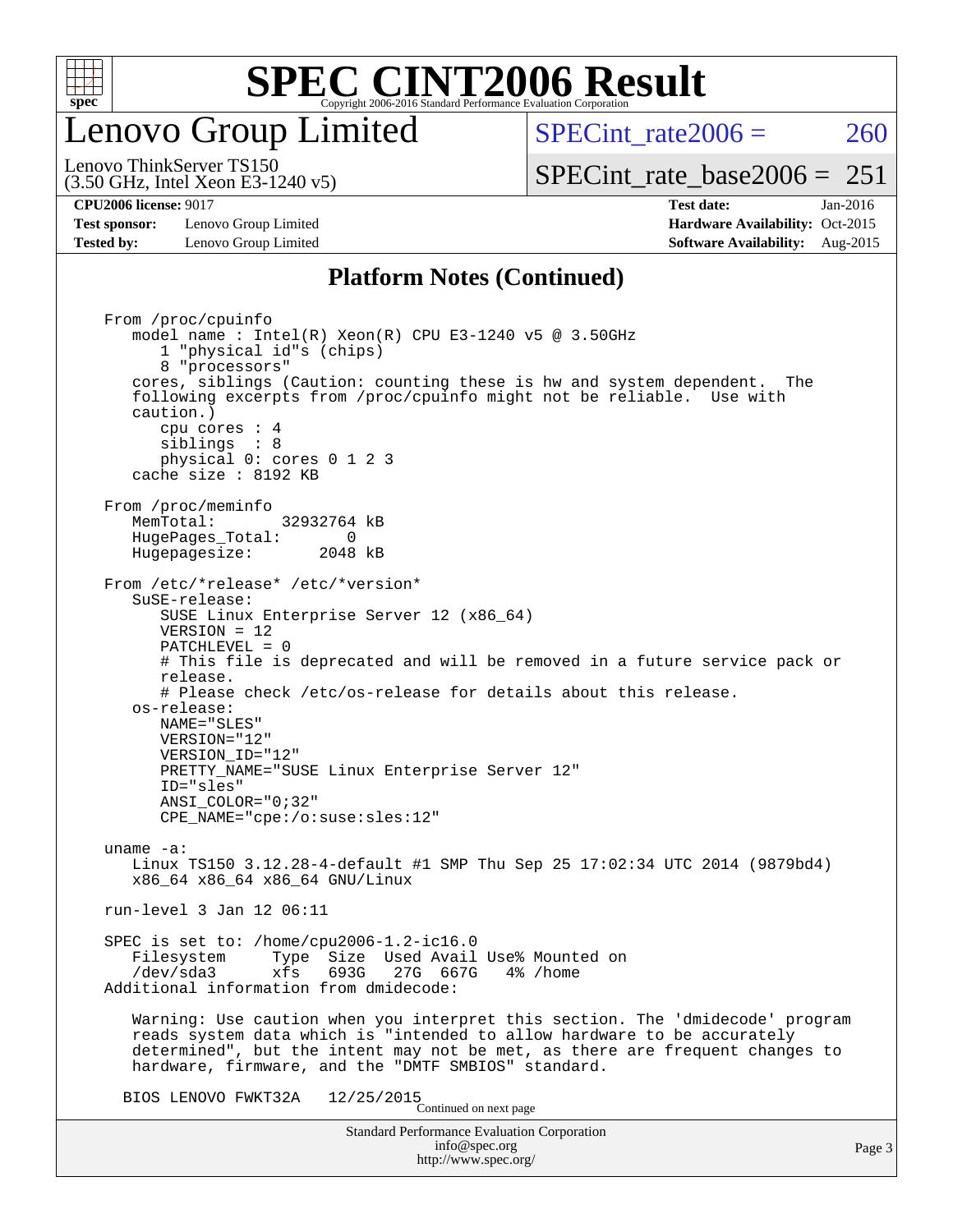

## enovo Group Limited

SPECint rate $2006 = 260$ 

(3.50 GHz, Intel Xeon E3-1240 v5) Lenovo ThinkServer TS150

[SPECint\\_rate\\_base2006 =](http://www.spec.org/auto/cpu2006/Docs/result-fields.html#SPECintratebase2006)  $251$ 

**[Test sponsor:](http://www.spec.org/auto/cpu2006/Docs/result-fields.html#Testsponsor)** Lenovo Group Limited **[Hardware Availability:](http://www.spec.org/auto/cpu2006/Docs/result-fields.html#HardwareAvailability)** Oct-2015

**[CPU2006 license:](http://www.spec.org/auto/cpu2006/Docs/result-fields.html#CPU2006license)** 9017 **[Test date:](http://www.spec.org/auto/cpu2006/Docs/result-fields.html#Testdate)** Jan-2016 **[Tested by:](http://www.spec.org/auto/cpu2006/Docs/result-fields.html#Testedby)** Lenovo Group Limited **[Software Availability:](http://www.spec.org/auto/cpu2006/Docs/result-fields.html#SoftwareAvailability)** Aug-2015

### **[Platform Notes \(Continued\)](http://www.spec.org/auto/cpu2006/Docs/result-fields.html#PlatformNotes)**

Memory:

4x Samsung M378A1G43DB0-CPB 8 GB 2 rank 2133 MHz

(End of data from sysinfo program)

### **[General Notes](http://www.spec.org/auto/cpu2006/Docs/result-fields.html#GeneralNotes)**

Environment variables set by runspec before the start of the run: LD\_LIBRARY\_PATH = "/home/cpu2006-1.2-ic16.0/libs/32:/home/cpu2006-1.2-ic16.0/libs/64:/home/cpu2006-1.2-ic16.0/sh"

 Binaries compiled on a system with 1x Intel Core i5-4670K CPU + 32GB memory using RedHat EL 7.1 Transparent Huge Pages enabled with: echo always > /sys/kernel/mm/transparent\_hugepage/enabled

### **[Base Compiler Invocation](http://www.spec.org/auto/cpu2006/Docs/result-fields.html#BaseCompilerInvocation)**

[C benchmarks](http://www.spec.org/auto/cpu2006/Docs/result-fields.html#Cbenchmarks):

[icc -m32 -L/opt/intel/compilers\\_and\\_libraries\\_2016/linux/compiler/lib/ia32\\_lin](http://www.spec.org/cpu2006/results/res2016q1/cpu2006-20160125-38845.flags.html#user_CCbase_intel_icc_e10256ba5924b668798078a321b0cb3f)

#### [C++ benchmarks:](http://www.spec.org/auto/cpu2006/Docs/result-fields.html#CXXbenchmarks)

[icpc -m32 -L/opt/intel/compilers\\_and\\_libraries\\_2016/linux/compiler/lib/ia32\\_lin](http://www.spec.org/cpu2006/results/res2016q1/cpu2006-20160125-38845.flags.html#user_CXXbase_intel_icpc_b4f50a394bdb4597aa5879c16bc3f5c5)

### **[Base Portability Flags](http://www.spec.org/auto/cpu2006/Docs/result-fields.html#BasePortabilityFlags)**

 400.perlbench: [-D\\_FILE\\_OFFSET\\_BITS=64](http://www.spec.org/cpu2006/results/res2016q1/cpu2006-20160125-38845.flags.html#user_basePORTABILITY400_perlbench_file_offset_bits_64_438cf9856305ebd76870a2c6dc2689ab) [-DSPEC\\_CPU\\_LINUX\\_IA32](http://www.spec.org/cpu2006/results/res2016q1/cpu2006-20160125-38845.flags.html#b400.perlbench_baseCPORTABILITY_DSPEC_CPU_LINUX_IA32) 401.bzip2: [-D\\_FILE\\_OFFSET\\_BITS=64](http://www.spec.org/cpu2006/results/res2016q1/cpu2006-20160125-38845.flags.html#user_basePORTABILITY401_bzip2_file_offset_bits_64_438cf9856305ebd76870a2c6dc2689ab) 403.gcc: [-D\\_FILE\\_OFFSET\\_BITS=64](http://www.spec.org/cpu2006/results/res2016q1/cpu2006-20160125-38845.flags.html#user_basePORTABILITY403_gcc_file_offset_bits_64_438cf9856305ebd76870a2c6dc2689ab) 429.mcf: [-D\\_FILE\\_OFFSET\\_BITS=64](http://www.spec.org/cpu2006/results/res2016q1/cpu2006-20160125-38845.flags.html#user_basePORTABILITY429_mcf_file_offset_bits_64_438cf9856305ebd76870a2c6dc2689ab) 445.gobmk: [-D\\_FILE\\_OFFSET\\_BITS=64](http://www.spec.org/cpu2006/results/res2016q1/cpu2006-20160125-38845.flags.html#user_basePORTABILITY445_gobmk_file_offset_bits_64_438cf9856305ebd76870a2c6dc2689ab) 456.hmmer: [-D\\_FILE\\_OFFSET\\_BITS=64](http://www.spec.org/cpu2006/results/res2016q1/cpu2006-20160125-38845.flags.html#user_basePORTABILITY456_hmmer_file_offset_bits_64_438cf9856305ebd76870a2c6dc2689ab) 458.sjeng: [-D\\_FILE\\_OFFSET\\_BITS=64](http://www.spec.org/cpu2006/results/res2016q1/cpu2006-20160125-38845.flags.html#user_basePORTABILITY458_sjeng_file_offset_bits_64_438cf9856305ebd76870a2c6dc2689ab) 462.libquantum: [-D\\_FILE\\_OFFSET\\_BITS=64](http://www.spec.org/cpu2006/results/res2016q1/cpu2006-20160125-38845.flags.html#user_basePORTABILITY462_libquantum_file_offset_bits_64_438cf9856305ebd76870a2c6dc2689ab) [-DSPEC\\_CPU\\_LINUX](http://www.spec.org/cpu2006/results/res2016q1/cpu2006-20160125-38845.flags.html#b462.libquantum_baseCPORTABILITY_DSPEC_CPU_LINUX) 464.h264ref: [-D\\_FILE\\_OFFSET\\_BITS=64](http://www.spec.org/cpu2006/results/res2016q1/cpu2006-20160125-38845.flags.html#user_basePORTABILITY464_h264ref_file_offset_bits_64_438cf9856305ebd76870a2c6dc2689ab) 471.omnetpp: [-D\\_FILE\\_OFFSET\\_BITS=64](http://www.spec.org/cpu2006/results/res2016q1/cpu2006-20160125-38845.flags.html#user_basePORTABILITY471_omnetpp_file_offset_bits_64_438cf9856305ebd76870a2c6dc2689ab) 473.astar: [-D\\_FILE\\_OFFSET\\_BITS=64](http://www.spec.org/cpu2006/results/res2016q1/cpu2006-20160125-38845.flags.html#user_basePORTABILITY473_astar_file_offset_bits_64_438cf9856305ebd76870a2c6dc2689ab) 483.xalancbmk: [-D\\_FILE\\_OFFSET\\_BITS=64](http://www.spec.org/cpu2006/results/res2016q1/cpu2006-20160125-38845.flags.html#user_basePORTABILITY483_xalancbmk_file_offset_bits_64_438cf9856305ebd76870a2c6dc2689ab) [-DSPEC\\_CPU\\_LINUX](http://www.spec.org/cpu2006/results/res2016q1/cpu2006-20160125-38845.flags.html#b483.xalancbmk_baseCXXPORTABILITY_DSPEC_CPU_LINUX)

### **[Base Optimization Flags](http://www.spec.org/auto/cpu2006/Docs/result-fields.html#BaseOptimizationFlags)**

[C benchmarks](http://www.spec.org/auto/cpu2006/Docs/result-fields.html#Cbenchmarks):

[-xCORE-AVX2](http://www.spec.org/cpu2006/results/res2016q1/cpu2006-20160125-38845.flags.html#user_CCbase_f-xAVX2_5f5fc0cbe2c9f62c816d3e45806c70d7) [-ipo](http://www.spec.org/cpu2006/results/res2016q1/cpu2006-20160125-38845.flags.html#user_CCbase_f-ipo) [-O3](http://www.spec.org/cpu2006/results/res2016q1/cpu2006-20160125-38845.flags.html#user_CCbase_f-O3) [-no-prec-div](http://www.spec.org/cpu2006/results/res2016q1/cpu2006-20160125-38845.flags.html#user_CCbase_f-no-prec-div) [-opt-prefetch](http://www.spec.org/cpu2006/results/res2016q1/cpu2006-20160125-38845.flags.html#user_CCbase_f-opt-prefetch) [-opt-mem-layout-trans=3](http://www.spec.org/cpu2006/results/res2016q1/cpu2006-20160125-38845.flags.html#user_CCbase_f-opt-mem-layout-trans_a7b82ad4bd7abf52556d4961a2ae94d5)

Continued on next page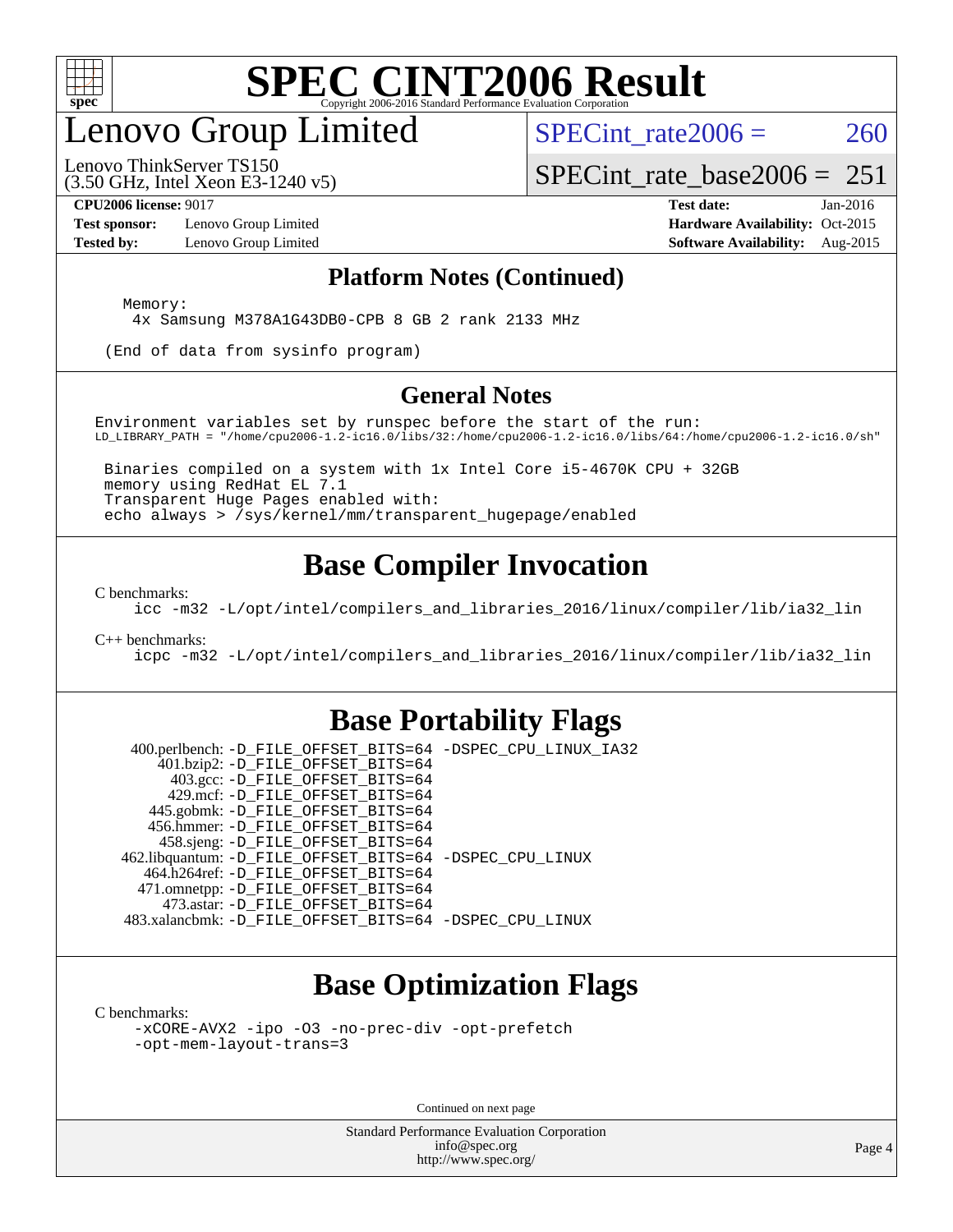

## enovo Group Limited

(3.50 GHz, Intel Xeon E3-1240 v5) Lenovo ThinkServer TS150

SPECint rate $2006 = 260$ 

[SPECint\\_rate\\_base2006 =](http://www.spec.org/auto/cpu2006/Docs/result-fields.html#SPECintratebase2006)  $251$ 

**[CPU2006 license:](http://www.spec.org/auto/cpu2006/Docs/result-fields.html#CPU2006license)** 9017 **[Test date:](http://www.spec.org/auto/cpu2006/Docs/result-fields.html#Testdate)** Jan-2016 **[Test sponsor:](http://www.spec.org/auto/cpu2006/Docs/result-fields.html#Testsponsor)** Lenovo Group Limited **[Hardware Availability:](http://www.spec.org/auto/cpu2006/Docs/result-fields.html#HardwareAvailability)** Oct-2015 **[Tested by:](http://www.spec.org/auto/cpu2006/Docs/result-fields.html#Testedby)** Lenovo Group Limited **[Software Availability:](http://www.spec.org/auto/cpu2006/Docs/result-fields.html#SoftwareAvailability)** Aug-2015

## **[Base Optimization Flags \(Continued\)](http://www.spec.org/auto/cpu2006/Docs/result-fields.html#BaseOptimizationFlags)**

[C++ benchmarks:](http://www.spec.org/auto/cpu2006/Docs/result-fields.html#CXXbenchmarks)

[-xCORE-AVX2](http://www.spec.org/cpu2006/results/res2016q1/cpu2006-20160125-38845.flags.html#user_CXXbase_f-xAVX2_5f5fc0cbe2c9f62c816d3e45806c70d7) [-ipo](http://www.spec.org/cpu2006/results/res2016q1/cpu2006-20160125-38845.flags.html#user_CXXbase_f-ipo) [-O3](http://www.spec.org/cpu2006/results/res2016q1/cpu2006-20160125-38845.flags.html#user_CXXbase_f-O3) [-no-prec-div](http://www.spec.org/cpu2006/results/res2016q1/cpu2006-20160125-38845.flags.html#user_CXXbase_f-no-prec-div) [-opt-prefetch](http://www.spec.org/cpu2006/results/res2016q1/cpu2006-20160125-38845.flags.html#user_CXXbase_f-opt-prefetch)

[-opt-mem-layout-trans=3](http://www.spec.org/cpu2006/results/res2016q1/cpu2006-20160125-38845.flags.html#user_CXXbase_f-opt-mem-layout-trans_a7b82ad4bd7abf52556d4961a2ae94d5) [-Wl,-z,muldefs](http://www.spec.org/cpu2006/results/res2016q1/cpu2006-20160125-38845.flags.html#user_CXXbase_link_force_multiple1_74079c344b956b9658436fd1b6dd3a8a) [-L/sh -lsmartheap](http://www.spec.org/cpu2006/results/res2016q1/cpu2006-20160125-38845.flags.html#user_CXXbase_SmartHeap_32f6c82aa1ed9c52345d30cf6e4a0499)

### **[Base Other Flags](http://www.spec.org/auto/cpu2006/Docs/result-fields.html#BaseOtherFlags)**

[C benchmarks](http://www.spec.org/auto/cpu2006/Docs/result-fields.html#Cbenchmarks):

403.gcc: [-Dalloca=\\_alloca](http://www.spec.org/cpu2006/results/res2016q1/cpu2006-20160125-38845.flags.html#b403.gcc_baseEXTRA_CFLAGS_Dalloca_be3056838c12de2578596ca5467af7f3)

### **[Peak Compiler Invocation](http://www.spec.org/auto/cpu2006/Docs/result-fields.html#PeakCompilerInvocation)**

[C benchmarks \(except as noted below\)](http://www.spec.org/auto/cpu2006/Docs/result-fields.html#Cbenchmarksexceptasnotedbelow):

[icc -m32 -L/opt/intel/compilers\\_and\\_libraries\\_2016/linux/compiler/lib/ia32\\_lin](http://www.spec.org/cpu2006/results/res2016q1/cpu2006-20160125-38845.flags.html#user_CCpeak_intel_icc_e10256ba5924b668798078a321b0cb3f)

400.perlbench: [icc -m64](http://www.spec.org/cpu2006/results/res2016q1/cpu2006-20160125-38845.flags.html#user_peakCCLD400_perlbench_intel_icc_64bit_bda6cc9af1fdbb0edc3795bac97ada53)

401.bzip2: [icc -m64](http://www.spec.org/cpu2006/results/res2016q1/cpu2006-20160125-38845.flags.html#user_peakCCLD401_bzip2_intel_icc_64bit_bda6cc9af1fdbb0edc3795bac97ada53)

456.hmmer: [icc -m64](http://www.spec.org/cpu2006/results/res2016q1/cpu2006-20160125-38845.flags.html#user_peakCCLD456_hmmer_intel_icc_64bit_bda6cc9af1fdbb0edc3795bac97ada53)

458.sjeng: [icc -m64](http://www.spec.org/cpu2006/results/res2016q1/cpu2006-20160125-38845.flags.html#user_peakCCLD458_sjeng_intel_icc_64bit_bda6cc9af1fdbb0edc3795bac97ada53)

#### [C++ benchmarks:](http://www.spec.org/auto/cpu2006/Docs/result-fields.html#CXXbenchmarks)

[icpc -m32 -L/opt/intel/compilers\\_and\\_libraries\\_2016/linux/compiler/lib/ia32\\_lin](http://www.spec.org/cpu2006/results/res2016q1/cpu2006-20160125-38845.flags.html#user_CXXpeak_intel_icpc_b4f50a394bdb4597aa5879c16bc3f5c5)

### **[Peak Portability Flags](http://www.spec.org/auto/cpu2006/Docs/result-fields.html#PeakPortabilityFlags)**

 400.perlbench: [-D\\_FILE\\_OFFSET\\_BITS=64](http://www.spec.org/cpu2006/results/res2016q1/cpu2006-20160125-38845.flags.html#user_peakPORTABILITY400_perlbench_file_offset_bits_64_438cf9856305ebd76870a2c6dc2689ab) [-DSPEC\\_CPU\\_LP64](http://www.spec.org/cpu2006/results/res2016q1/cpu2006-20160125-38845.flags.html#b400.perlbench_peakCPORTABILITY_DSPEC_CPU_LP64) [-DSPEC\\_CPU\\_LINUX\\_X64](http://www.spec.org/cpu2006/results/res2016q1/cpu2006-20160125-38845.flags.html#b400.perlbench_peakCPORTABILITY_DSPEC_CPU_LINUX_X64) 401.bzip2: [-D\\_FILE\\_OFFSET\\_BITS=64](http://www.spec.org/cpu2006/results/res2016q1/cpu2006-20160125-38845.flags.html#user_peakPORTABILITY401_bzip2_file_offset_bits_64_438cf9856305ebd76870a2c6dc2689ab) [-DSPEC\\_CPU\\_LP64](http://www.spec.org/cpu2006/results/res2016q1/cpu2006-20160125-38845.flags.html#suite_peakCPORTABILITY401_bzip2_DSPEC_CPU_LP64) 403.gcc: [-D\\_FILE\\_OFFSET\\_BITS=64](http://www.spec.org/cpu2006/results/res2016q1/cpu2006-20160125-38845.flags.html#user_peakPORTABILITY403_gcc_file_offset_bits_64_438cf9856305ebd76870a2c6dc2689ab) 429.mcf: [-D\\_FILE\\_OFFSET\\_BITS=64](http://www.spec.org/cpu2006/results/res2016q1/cpu2006-20160125-38845.flags.html#user_peakPORTABILITY429_mcf_file_offset_bits_64_438cf9856305ebd76870a2c6dc2689ab) 445.gobmk: [-D\\_FILE\\_OFFSET\\_BITS=64](http://www.spec.org/cpu2006/results/res2016q1/cpu2006-20160125-38845.flags.html#user_peakPORTABILITY445_gobmk_file_offset_bits_64_438cf9856305ebd76870a2c6dc2689ab) 456.hmmer: [-D\\_FILE\\_OFFSET\\_BITS=64](http://www.spec.org/cpu2006/results/res2016q1/cpu2006-20160125-38845.flags.html#user_peakPORTABILITY456_hmmer_file_offset_bits_64_438cf9856305ebd76870a2c6dc2689ab) [-DSPEC\\_CPU\\_LP64](http://www.spec.org/cpu2006/results/res2016q1/cpu2006-20160125-38845.flags.html#suite_peakCPORTABILITY456_hmmer_DSPEC_CPU_LP64) 458.sjeng: [-D\\_FILE\\_OFFSET\\_BITS=64](http://www.spec.org/cpu2006/results/res2016q1/cpu2006-20160125-38845.flags.html#user_peakPORTABILITY458_sjeng_file_offset_bits_64_438cf9856305ebd76870a2c6dc2689ab) [-DSPEC\\_CPU\\_LP64](http://www.spec.org/cpu2006/results/res2016q1/cpu2006-20160125-38845.flags.html#suite_peakCPORTABILITY458_sjeng_DSPEC_CPU_LP64) 462.libquantum: [-D\\_FILE\\_OFFSET\\_BITS=64](http://www.spec.org/cpu2006/results/res2016q1/cpu2006-20160125-38845.flags.html#user_peakPORTABILITY462_libquantum_file_offset_bits_64_438cf9856305ebd76870a2c6dc2689ab) [-DSPEC\\_CPU\\_LINUX](http://www.spec.org/cpu2006/results/res2016q1/cpu2006-20160125-38845.flags.html#b462.libquantum_peakCPORTABILITY_DSPEC_CPU_LINUX) 464.h264ref: [-D\\_FILE\\_OFFSET\\_BITS=64](http://www.spec.org/cpu2006/results/res2016q1/cpu2006-20160125-38845.flags.html#user_peakPORTABILITY464_h264ref_file_offset_bits_64_438cf9856305ebd76870a2c6dc2689ab) 471.omnetpp: [-D\\_FILE\\_OFFSET\\_BITS=64](http://www.spec.org/cpu2006/results/res2016q1/cpu2006-20160125-38845.flags.html#user_peakPORTABILITY471_omnetpp_file_offset_bits_64_438cf9856305ebd76870a2c6dc2689ab) 473.astar: [-D\\_FILE\\_OFFSET\\_BITS=64](http://www.spec.org/cpu2006/results/res2016q1/cpu2006-20160125-38845.flags.html#user_peakPORTABILITY473_astar_file_offset_bits_64_438cf9856305ebd76870a2c6dc2689ab) 483.xalancbmk: [-D\\_FILE\\_OFFSET\\_BITS=64](http://www.spec.org/cpu2006/results/res2016q1/cpu2006-20160125-38845.flags.html#user_peakPORTABILITY483_xalancbmk_file_offset_bits_64_438cf9856305ebd76870a2c6dc2689ab) [-DSPEC\\_CPU\\_LINUX](http://www.spec.org/cpu2006/results/res2016q1/cpu2006-20160125-38845.flags.html#b483.xalancbmk_peakCXXPORTABILITY_DSPEC_CPU_LINUX)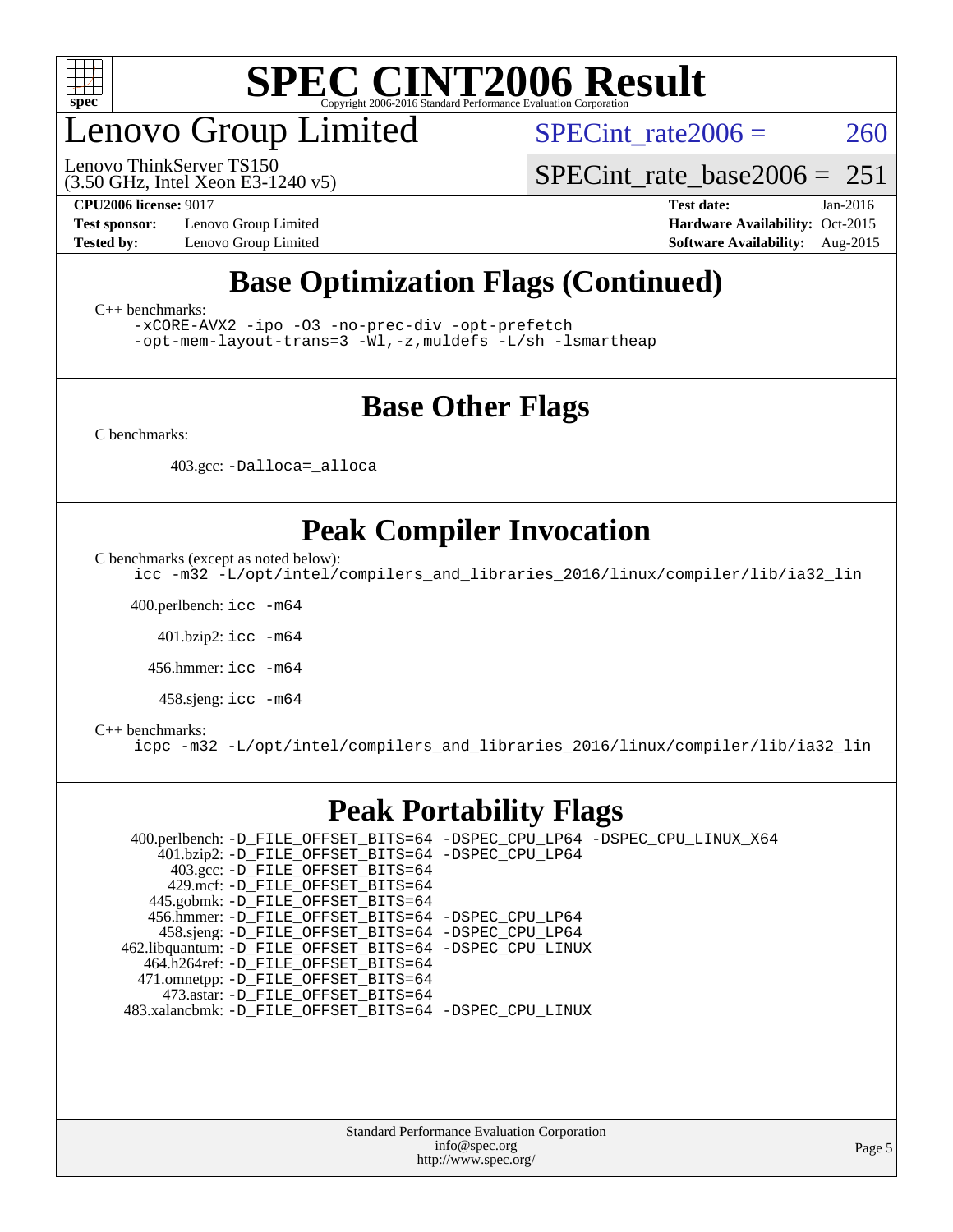

enovo Group Limited

SPECint rate $2006 = 260$ 

(3.50 GHz, Intel Xeon E3-1240 v5) Lenovo ThinkServer TS150

[SPECint\\_rate\\_base2006 =](http://www.spec.org/auto/cpu2006/Docs/result-fields.html#SPECintratebase2006)  $251$ 

**[Test sponsor:](http://www.spec.org/auto/cpu2006/Docs/result-fields.html#Testsponsor)** Lenovo Group Limited **[Hardware Availability:](http://www.spec.org/auto/cpu2006/Docs/result-fields.html#HardwareAvailability)** Oct-2015

**[CPU2006 license:](http://www.spec.org/auto/cpu2006/Docs/result-fields.html#CPU2006license)** 9017 **[Test date:](http://www.spec.org/auto/cpu2006/Docs/result-fields.html#Testdate)** Jan-2016 **[Tested by:](http://www.spec.org/auto/cpu2006/Docs/result-fields.html#Testedby)** Lenovo Group Limited **[Software Availability:](http://www.spec.org/auto/cpu2006/Docs/result-fields.html#SoftwareAvailability)** Aug-2015

### **[Peak Optimization Flags](http://www.spec.org/auto/cpu2006/Docs/result-fields.html#PeakOptimizationFlags)**

[C benchmarks](http://www.spec.org/auto/cpu2006/Docs/result-fields.html#Cbenchmarks):

 400.perlbench: [-xCORE-AVX2](http://www.spec.org/cpu2006/results/res2016q1/cpu2006-20160125-38845.flags.html#user_peakPASS2_CFLAGSPASS2_LDCFLAGS400_perlbench_f-xAVX2_5f5fc0cbe2c9f62c816d3e45806c70d7)(pass 2) [-prof-gen:threadsafe](http://www.spec.org/cpu2006/results/res2016q1/cpu2006-20160125-38845.flags.html#user_peakPASS1_CFLAGSPASS1_LDCFLAGS400_perlbench_prof_gen_21a26eb79f378b550acd7bec9fe4467a)(pass 1)  $-i\text{po}(pass 2) -\overline{03}(pass 2)$  [-no-prec-div](http://www.spec.org/cpu2006/results/res2016q1/cpu2006-20160125-38845.flags.html#user_peakPASS2_CFLAGSPASS2_LDCFLAGS400_perlbench_f-no-prec-div)(pass 2) [-par-num-threads=1](http://www.spec.org/cpu2006/results/res2016q1/cpu2006-20160125-38845.flags.html#user_peakPASS1_CFLAGSPASS1_LDCFLAGS400_perlbench_par_num_threads_786a6ff141b4e9e90432e998842df6c2)(pass 1) [-prof-use](http://www.spec.org/cpu2006/results/res2016q1/cpu2006-20160125-38845.flags.html#user_peakPASS2_CFLAGSPASS2_LDCFLAGS400_perlbench_prof_use_bccf7792157ff70d64e32fe3e1250b55)(pass 2) [-auto-ilp32](http://www.spec.org/cpu2006/results/res2016q1/cpu2006-20160125-38845.flags.html#user_peakCOPTIMIZE400_perlbench_f-auto-ilp32) 401.bzip2: [-xCORE-AVX2](http://www.spec.org/cpu2006/results/res2016q1/cpu2006-20160125-38845.flags.html#user_peakPASS2_CFLAGSPASS2_LDCFLAGS401_bzip2_f-xAVX2_5f5fc0cbe2c9f62c816d3e45806c70d7)(pass 2) [-prof-gen:threadsafe](http://www.spec.org/cpu2006/results/res2016q1/cpu2006-20160125-38845.flags.html#user_peakPASS1_CFLAGSPASS1_LDCFLAGS401_bzip2_prof_gen_21a26eb79f378b550acd7bec9fe4467a)(pass 1)  $-ipo(pass 2) -\overline{O}3(pass 2)$  $-ipo(pass 2) -\overline{O}3(pass 2)$  [-no-prec-div](http://www.spec.org/cpu2006/results/res2016q1/cpu2006-20160125-38845.flags.html#user_peakPASS2_CFLAGSPASS2_LDCFLAGS401_bzip2_f-no-prec-div)(pass 2) [-par-num-threads=1](http://www.spec.org/cpu2006/results/res2016q1/cpu2006-20160125-38845.flags.html#user_peakPASS1_CFLAGSPASS1_LDCFLAGS401_bzip2_par_num_threads_786a6ff141b4e9e90432e998842df6c2)(pass 1) [-prof-use](http://www.spec.org/cpu2006/results/res2016q1/cpu2006-20160125-38845.flags.html#user_peakPASS2_CFLAGSPASS2_LDCFLAGS401_bzip2_prof_use_bccf7792157ff70d64e32fe3e1250b55)(pass 2) [-opt-prefetch](http://www.spec.org/cpu2006/results/res2016q1/cpu2006-20160125-38845.flags.html#user_peakCOPTIMIZE401_bzip2_f-opt-prefetch) [-auto-ilp32](http://www.spec.org/cpu2006/results/res2016q1/cpu2006-20160125-38845.flags.html#user_peakCOPTIMIZE401_bzip2_f-auto-ilp32) [-ansi-alias](http://www.spec.org/cpu2006/results/res2016q1/cpu2006-20160125-38845.flags.html#user_peakCOPTIMIZE401_bzip2_f-ansi-alias) 403.gcc: [-xCORE-AVX2](http://www.spec.org/cpu2006/results/res2016q1/cpu2006-20160125-38845.flags.html#user_peakCOPTIMIZE403_gcc_f-xAVX2_5f5fc0cbe2c9f62c816d3e45806c70d7) [-ipo](http://www.spec.org/cpu2006/results/res2016q1/cpu2006-20160125-38845.flags.html#user_peakCOPTIMIZE403_gcc_f-ipo) [-O3](http://www.spec.org/cpu2006/results/res2016q1/cpu2006-20160125-38845.flags.html#user_peakCOPTIMIZE403_gcc_f-O3) [-no-prec-div](http://www.spec.org/cpu2006/results/res2016q1/cpu2006-20160125-38845.flags.html#user_peakCOPTIMIZE403_gcc_f-no-prec-div)  $429$ .mcf: basepeak = yes 445.gobmk: [-xCORE-AVX2](http://www.spec.org/cpu2006/results/res2016q1/cpu2006-20160125-38845.flags.html#user_peakPASS2_CFLAGSPASS2_LDCFLAGS445_gobmk_f-xAVX2_5f5fc0cbe2c9f62c816d3e45806c70d7)(pass 2) [-prof-gen:threadsafe](http://www.spec.org/cpu2006/results/res2016q1/cpu2006-20160125-38845.flags.html#user_peakPASS1_CFLAGSPASS1_LDCFLAGS445_gobmk_prof_gen_21a26eb79f378b550acd7bec9fe4467a)(pass 1) [-prof-use](http://www.spec.org/cpu2006/results/res2016q1/cpu2006-20160125-38845.flags.html#user_peakPASS2_CFLAGSPASS2_LDCFLAGS445_gobmk_prof_use_bccf7792157ff70d64e32fe3e1250b55)(pass 2) [-par-num-threads=1](http://www.spec.org/cpu2006/results/res2016q1/cpu2006-20160125-38845.flags.html#user_peakPASS1_CFLAGSPASS1_LDCFLAGS445_gobmk_par_num_threads_786a6ff141b4e9e90432e998842df6c2)(pass 1) [-ansi-alias](http://www.spec.org/cpu2006/results/res2016q1/cpu2006-20160125-38845.flags.html#user_peakCOPTIMIZE445_gobmk_f-ansi-alias) [-opt-mem-layout-trans=3](http://www.spec.org/cpu2006/results/res2016q1/cpu2006-20160125-38845.flags.html#user_peakCOPTIMIZE445_gobmk_f-opt-mem-layout-trans_a7b82ad4bd7abf52556d4961a2ae94d5) 456.hmmer: [-xCORE-AVX2](http://www.spec.org/cpu2006/results/res2016q1/cpu2006-20160125-38845.flags.html#user_peakCOPTIMIZE456_hmmer_f-xAVX2_5f5fc0cbe2c9f62c816d3e45806c70d7) [-ipo](http://www.spec.org/cpu2006/results/res2016q1/cpu2006-20160125-38845.flags.html#user_peakCOPTIMIZE456_hmmer_f-ipo) [-O3](http://www.spec.org/cpu2006/results/res2016q1/cpu2006-20160125-38845.flags.html#user_peakCOPTIMIZE456_hmmer_f-O3) [-no-prec-div](http://www.spec.org/cpu2006/results/res2016q1/cpu2006-20160125-38845.flags.html#user_peakCOPTIMIZE456_hmmer_f-no-prec-div) [-unroll2](http://www.spec.org/cpu2006/results/res2016q1/cpu2006-20160125-38845.flags.html#user_peakCOPTIMIZE456_hmmer_f-unroll_784dae83bebfb236979b41d2422d7ec2) [-auto-ilp32](http://www.spec.org/cpu2006/results/res2016q1/cpu2006-20160125-38845.flags.html#user_peakCOPTIMIZE456_hmmer_f-auto-ilp32) 458.sjeng: [-xCORE-AVX2](http://www.spec.org/cpu2006/results/res2016q1/cpu2006-20160125-38845.flags.html#user_peakPASS2_CFLAGSPASS2_LDCFLAGS458_sjeng_f-xAVX2_5f5fc0cbe2c9f62c816d3e45806c70d7)(pass 2) [-prof-gen:threadsafe](http://www.spec.org/cpu2006/results/res2016q1/cpu2006-20160125-38845.flags.html#user_peakPASS1_CFLAGSPASS1_LDCFLAGS458_sjeng_prof_gen_21a26eb79f378b550acd7bec9fe4467a)(pass 1)  $-i\text{po}(pass 2) -03(pass 2) -no-prec-div(pass 2)$  $-i\text{po}(pass 2) -03(pass 2) -no-prec-div(pass 2)$  $-i\text{po}(pass 2) -03(pass 2) -no-prec-div(pass 2)$ [-par-num-threads=1](http://www.spec.org/cpu2006/results/res2016q1/cpu2006-20160125-38845.flags.html#user_peakPASS1_CFLAGSPASS1_LDCFLAGS458_sjeng_par_num_threads_786a6ff141b4e9e90432e998842df6c2)(pass 1) [-prof-use](http://www.spec.org/cpu2006/results/res2016q1/cpu2006-20160125-38845.flags.html#user_peakPASS2_CFLAGSPASS2_LDCFLAGS458_sjeng_prof_use_bccf7792157ff70d64e32fe3e1250b55)(pass 2) [-unroll4](http://www.spec.org/cpu2006/results/res2016q1/cpu2006-20160125-38845.flags.html#user_peakCOPTIMIZE458_sjeng_f-unroll_4e5e4ed65b7fd20bdcd365bec371b81f) [-auto-ilp32](http://www.spec.org/cpu2006/results/res2016q1/cpu2006-20160125-38845.flags.html#user_peakCOPTIMIZE458_sjeng_f-auto-ilp32) 462.libquantum: basepeak = yes 464.h264ref: [-xCORE-AVX2](http://www.spec.org/cpu2006/results/res2016q1/cpu2006-20160125-38845.flags.html#user_peakPASS2_CFLAGSPASS2_LDCFLAGS464_h264ref_f-xAVX2_5f5fc0cbe2c9f62c816d3e45806c70d7)(pass 2) [-prof-gen:threadsafe](http://www.spec.org/cpu2006/results/res2016q1/cpu2006-20160125-38845.flags.html#user_peakPASS1_CFLAGSPASS1_LDCFLAGS464_h264ref_prof_gen_21a26eb79f378b550acd7bec9fe4467a)(pass 1) [-ipo](http://www.spec.org/cpu2006/results/res2016q1/cpu2006-20160125-38845.flags.html#user_peakPASS2_CFLAGSPASS2_LDCFLAGS464_h264ref_f-ipo)(pass 2) [-O3](http://www.spec.org/cpu2006/results/res2016q1/cpu2006-20160125-38845.flags.html#user_peakPASS2_CFLAGSPASS2_LDCFLAGS464_h264ref_f-O3)(pass 2) [-no-prec-div](http://www.spec.org/cpu2006/results/res2016q1/cpu2006-20160125-38845.flags.html#user_peakPASS2_CFLAGSPASS2_LDCFLAGS464_h264ref_f-no-prec-div)(pass 2) [-par-num-threads=1](http://www.spec.org/cpu2006/results/res2016q1/cpu2006-20160125-38845.flags.html#user_peakPASS1_CFLAGSPASS1_LDCFLAGS464_h264ref_par_num_threads_786a6ff141b4e9e90432e998842df6c2)(pass 1) [-prof-use](http://www.spec.org/cpu2006/results/res2016q1/cpu2006-20160125-38845.flags.html#user_peakPASS2_CFLAGSPASS2_LDCFLAGS464_h264ref_prof_use_bccf7792157ff70d64e32fe3e1250b55)(pass 2) [-unroll2](http://www.spec.org/cpu2006/results/res2016q1/cpu2006-20160125-38845.flags.html#user_peakCOPTIMIZE464_h264ref_f-unroll_784dae83bebfb236979b41d2422d7ec2) [-ansi-alias](http://www.spec.org/cpu2006/results/res2016q1/cpu2006-20160125-38845.flags.html#user_peakCOPTIMIZE464_h264ref_f-ansi-alias) [C++ benchmarks:](http://www.spec.org/auto/cpu2006/Docs/result-fields.html#CXXbenchmarks) 471.omnetpp: [-xCORE-AVX2](http://www.spec.org/cpu2006/results/res2016q1/cpu2006-20160125-38845.flags.html#user_peakPASS2_CXXFLAGSPASS2_LDCXXFLAGS471_omnetpp_f-xAVX2_5f5fc0cbe2c9f62c816d3e45806c70d7)(pass 2) [-prof-gen:threadsafe](http://www.spec.org/cpu2006/results/res2016q1/cpu2006-20160125-38845.flags.html#user_peakPASS1_CXXFLAGSPASS1_LDCXXFLAGS471_omnetpp_prof_gen_21a26eb79f378b550acd7bec9fe4467a)(pass 1) [-ipo](http://www.spec.org/cpu2006/results/res2016q1/cpu2006-20160125-38845.flags.html#user_peakPASS2_CXXFLAGSPASS2_LDCXXFLAGS471_omnetpp_f-ipo)(pass 2) [-O3](http://www.spec.org/cpu2006/results/res2016q1/cpu2006-20160125-38845.flags.html#user_peakPASS2_CXXFLAGSPASS2_LDCXXFLAGS471_omnetpp_f-O3)(pass 2) [-no-prec-div](http://www.spec.org/cpu2006/results/res2016q1/cpu2006-20160125-38845.flags.html#user_peakPASS2_CXXFLAGSPASS2_LDCXXFLAGS471_omnetpp_f-no-prec-div)(pass 2) [-par-num-threads=1](http://www.spec.org/cpu2006/results/res2016q1/cpu2006-20160125-38845.flags.html#user_peakPASS1_CXXFLAGSPASS1_LDCXXFLAGS471_omnetpp_par_num_threads_786a6ff141b4e9e90432e998842df6c2)(pass 1) [-prof-use](http://www.spec.org/cpu2006/results/res2016q1/cpu2006-20160125-38845.flags.html#user_peakPASS2_CXXFLAGSPASS2_LDCXXFLAGS471_omnetpp_prof_use_bccf7792157ff70d64e32fe3e1250b55)(pass 2) [-ansi-alias](http://www.spec.org/cpu2006/results/res2016q1/cpu2006-20160125-38845.flags.html#user_peakCXXOPTIMIZE471_omnetpp_f-ansi-alias) [-opt-ra-region-strategy=block](http://www.spec.org/cpu2006/results/res2016q1/cpu2006-20160125-38845.flags.html#user_peakCXXOPTIMIZE471_omnetpp_f-opt-ra-region-strategy_a0a37c372d03933b2a18d4af463c1f69) [-Wl,-z,muldefs](http://www.spec.org/cpu2006/results/res2016q1/cpu2006-20160125-38845.flags.html#user_peakEXTRA_LDFLAGS471_omnetpp_link_force_multiple1_74079c344b956b9658436fd1b6dd3a8a) [-L/sh -lsmartheap](http://www.spec.org/cpu2006/results/res2016q1/cpu2006-20160125-38845.flags.html#user_peakEXTRA_LIBS471_omnetpp_SmartHeap_32f6c82aa1ed9c52345d30cf6e4a0499)  $473$ .astar: basepeak = yes 483.xalancbmk: basepeak = yes